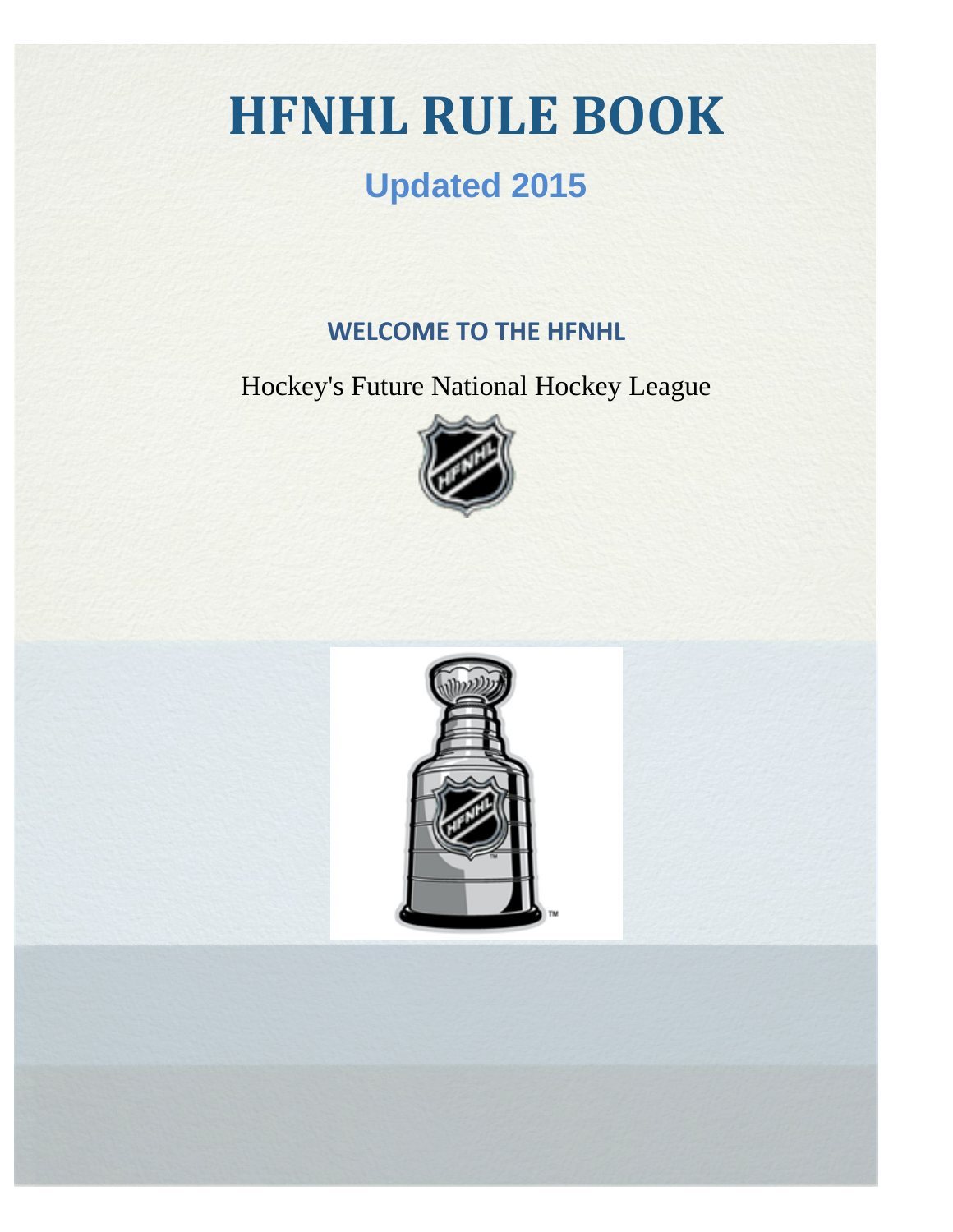#### **Hockey's Future National Hockey League Rulebook**

Table of Contents

| <b>HOCKEY'S FUTURE NATIONAL HOCKEY LEAGUE RULEBOOK</b>                                                                                                                                                                         | $\overline{2}$               |
|--------------------------------------------------------------------------------------------------------------------------------------------------------------------------------------------------------------------------------|------------------------------|
|                                                                                                                                                                                                                                | $\overline{3}$               |
| 2. Sandborner School Control Control Control Control Control Control Control Control Control Control Control Control Control Control Control Control Control Control Control Control Control Control Control Control Control C | $\overline{3}$               |
| <b>2.1 COMMISSIONER AND LEAGUE EXECUTIVES:</b><br><b>2.2 OWNERS' DUTIES:</b>                                                                                                                                                   | 3<br>$\overline{\mathbf{4}}$ |
|                                                                                                                                                                                                                                | $\overline{4}$               |
| <b>3.1 PLAYERS</b>                                                                                                                                                                                                             | $\boldsymbol{4}$             |
| <b>3.2 COACHES</b><br><b>3.3 PLAYERS IN EUROPE AND RETIREES</b>                                                                                                                                                                | 5<br>5                       |
|                                                                                                                                                                                                                                | 6                            |
|                                                                                                                                                                                                                                | <u>6</u>                     |
|                                                                                                                                                                                                                                | $\overline{7}$               |
| 7. Samuel The Manual School and The Manual School and The Manual School and The Manual School and The Manual School and The Manual School and The Manual School and The Manual School and The Manual School and The Manual Sch | $\overline{z}$               |
| 8. The MAIVERS & ROSTER SIZE---                                                                                                                                                                                                | 9                            |
| <b>8.1 WAIVERS</b>                                                                                                                                                                                                             | 9                            |
| <b>8.2 ROSTER SIZE</b><br>8.3 BUY-OUTS                                                                                                                                                                                         | 9<br>10                      |
|                                                                                                                                                                                                                                | <b>10</b>                    |
| <u>10. ---SUSPENSIONS---</u><br>---SUSPENSIONS---                                                                                                                                                                              | 11                           |
| 11. SALARY CAP---                                                                                                                                                                                                              | <b>11</b>                    |
| 12. September 18. September 19. September 19. September 19. September 19. September 19. September 19. September 19. September 19. September 19. September 19. September 19. September 19. September 19. September 19. Septembe | <b>13</b>                    |
| <b>12.1 RESIGNING GUIDELINES</b><br><b>12.2 PLAYER CONTRACT SUBMISSION FORMAT:</b>                                                                                                                                             | <b>16</b><br>17              |
| 13. ----SALARIES & SIGNING BONUSES---                                                                                                                                                                                          | <u>18</u>                    |
| <b>14.</b> ---REVENUE---                                                                                                                                                                                                       | <b>18</b>                    |
|                                                                                                                                                                                                                                | <b>19</b>                    |
| 16. Samuel The STANT MESSAGING---                                                                                                                                                                                              | <u>19</u>                    |
| 17. • ••• SITUATIONS NOT COVERED--- 20                                                                                                                                                                                         |                              |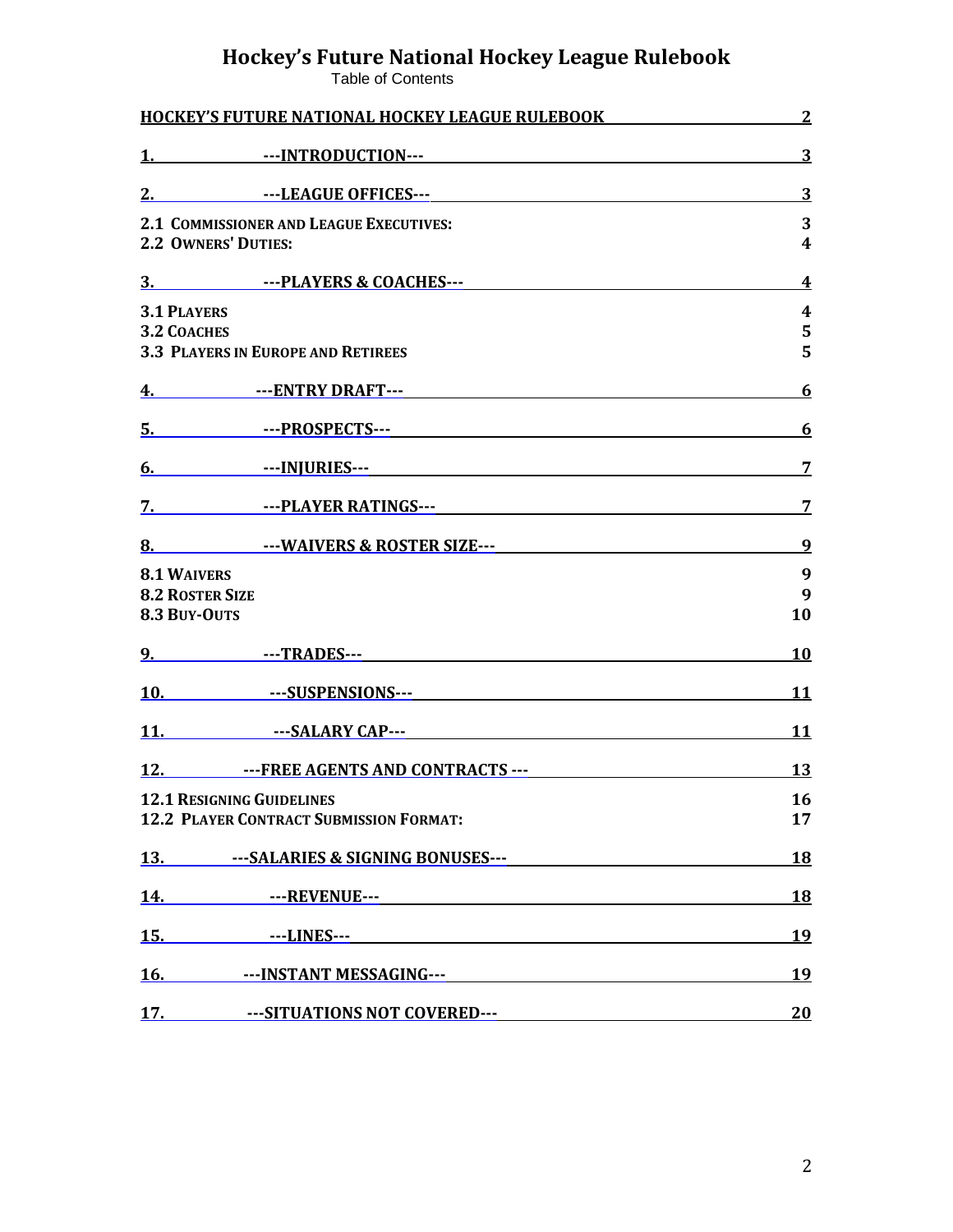Welcome to the HFNHL. HFNHL is an acronym for Hockey's Future National Hockey League. The league strives to follow NHL rules and processes as much as possible, but there are restrictions that require slight rule differences due to the simulation process.

Here you will find most of the guidelines you will need to operate a franchise in this league.

The league uses STHS Simon T Hockey Simulator (http://sths.simont.info) to simulate game action.

To add or remove yourself from the HFNHL mailing list simply send a blank message to: hfnhl-subscribe@yahoogroups.com OR hfnhl-

unsubscribe@yahoogroups.com

\*\*\* All times are in Eastern Time (GMT -5:00) \*\*\*

#### **2. ---LEAGUE OFFICES---**

#### **2.1 Commissioner and League Executives:**

The Commissioner serves as chief communicator, organizer, dictator and decision maker in the HFNHL. The Sim Manager simulates the games, updates the GM files, and uploads sim-generated pages to the league webpage (http://www.hfnhl.org). The Director of Player Personnel (DOPP) handles all trades submissions. The league's agents, "Bill Fillmore," and "Shorty Ballstein," manage all free agent and contract extension offers.

Their email is hfnhlagents@gmail.com

Director of Public Relations updates the leagues website and rulebook file when needed. When issues arise, the admin team will vote. If a majority cannot be reached (i.e. 4-4 vote), the league commissioner's vote will be the deciding factor.

 ADMINISTRATION TEAM Commissioner: Brock Otten Assistant Commissioner: Sean Keogh Director of Player Personnel: Matthew Kershaw & Mike McEwan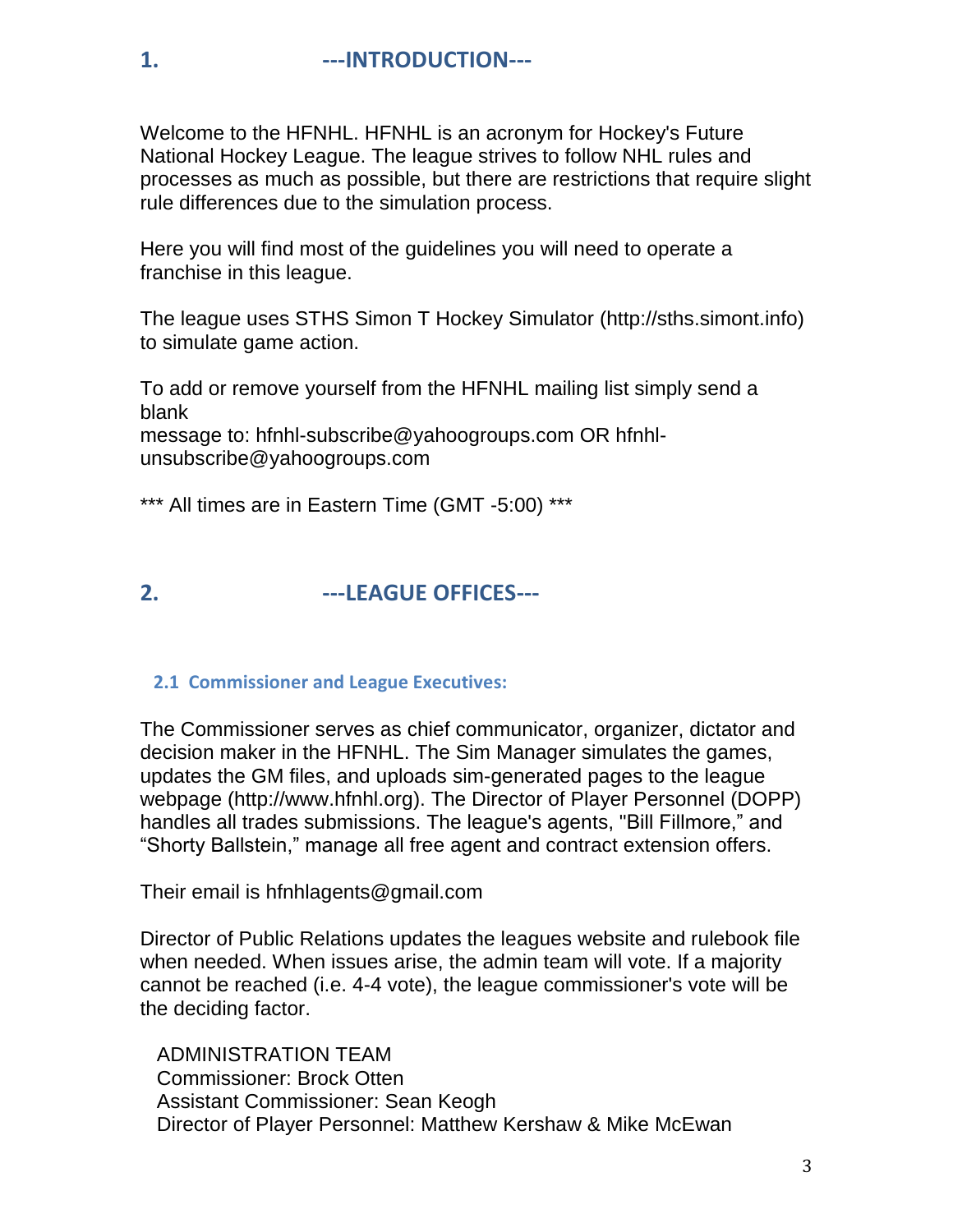Director of Player Agents: Sean Keogh Simulation Manager: Jeff Kirk Eastern Conference Agent: Ville Isopaa Western Conference Agent: Roy Larsen

#### **2.2 Owners' Duties:**

Have fun!!!! This league is for fun, so please do not take anything that happens to heart. Be friendly to all the other owners, no matter how unreasonable their trade offers might be and how often they talk about the showers.

1. GM's will submit lines at a minimum of once per month.

2. GM's are required to have at least 25 players under contract (consisting of at least 3 goalies, 8 defenseman, and 14 forwards).

3. GM's must respond to emails diligently. While there is no set time limit to be enforced, let it be known that if a GM fails to reply to an email, they will be reported to the commissioner.

4. GM's are encouraged to post on HF Boards (this doesn't have to be a thread start, but could be as simple as a reply to a current thread).

5. GM's must submit free agent offers (or at least a notice stating that they will not be sending offers).

6. GM's must attend the Entry Draft (or at least submit a list).

7. GM's must submit prospect releases (or at least a notice stating that they will have none).

If GM's are found to be negligent in any of the above areas, the punishment could range from warning, to removal of duties. This is meant to be more of an objective list of the bare minimum required. We obviously expect more than this from you and we know many of you do. At the same time, we do realize life can get in the way sometimes. That said, the above requirements would not take up much time and as such should be considered very reasonable.

#### **3. ---PLAYERS & COACHES---**

#### **3.1 Players**

All player ratings will be based on the player's NHL performance. They will be re-rated every off-season. Players can play other positions than they are listed at in the simulator, but they will not play to their full potential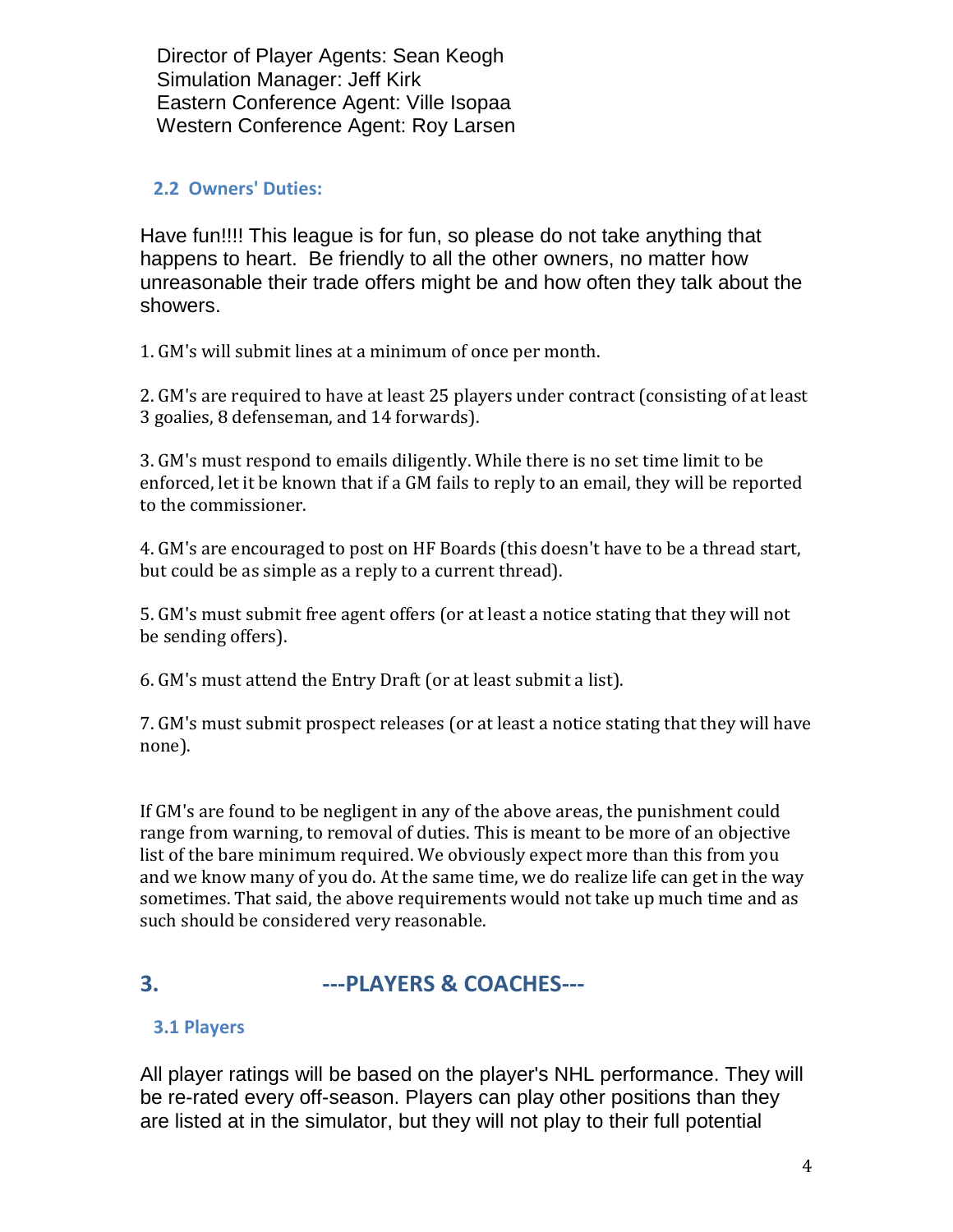when they play out of position.

Players ages are updated by the Sim as the season and off-season progresses. Official calculations of a players age for UFA/RFA purposes is based on their age as of June  $30<sup>th</sup>$  (July 1<sup>st</sup> cutoff) of that given season.

Players that retire in the NHL will retire from the HFNHL during the next off-season. Players that suffer massive career ending injuries, or who haven't played a professional game in a year in real life will be removed from the HFNHL at the end of the year (to your prospect list).

A player's default position can be changed, but reasonable proof that the player plays the "new" position must be presented. This proof must come from a league approved website. These include:

 [http://www.tsn.ca](http://www.tsn.ca/) [http://www.nhl.com](http://www.nhl.com/)

#### **3.2 Coaches**

A coach can be fired at any time during the season but you can only make one coaching change per season.

If a coach is fired before his contract is up, that team has to pay a fine of \$500,000. If a team wants to hire a new coach, that team must first fire the old coach and then make an offer to a new coach.

Coaches salaries are a flat rate of \$500,000.

In the event that two or more GM's attempting to sign the same coach then whoever saved their text file in the yahoo groups or emailed SimGod, first gets the coach.

If you happen to see a coach that is not on the list and wish to hire him, contact the league Sim Manager and that particular coach will be created for you.

#### **3.3 Players in Europe and Retirees**

Players in Europe as of October 1st will be pulled off their respective roster and placed on the prospect list. However, any player who returns to the NHL by December 1st, will be allowed back in the HFNHL on the same date as their return to the NHL (i.e. Kovalchuk in 2005-06). It is up to the GM owning this player to send a notice of reinstatement with a link to verify the player has in fact returned to a professional hockey team in North America. October 1st will also be used as the cutoff date for the removal of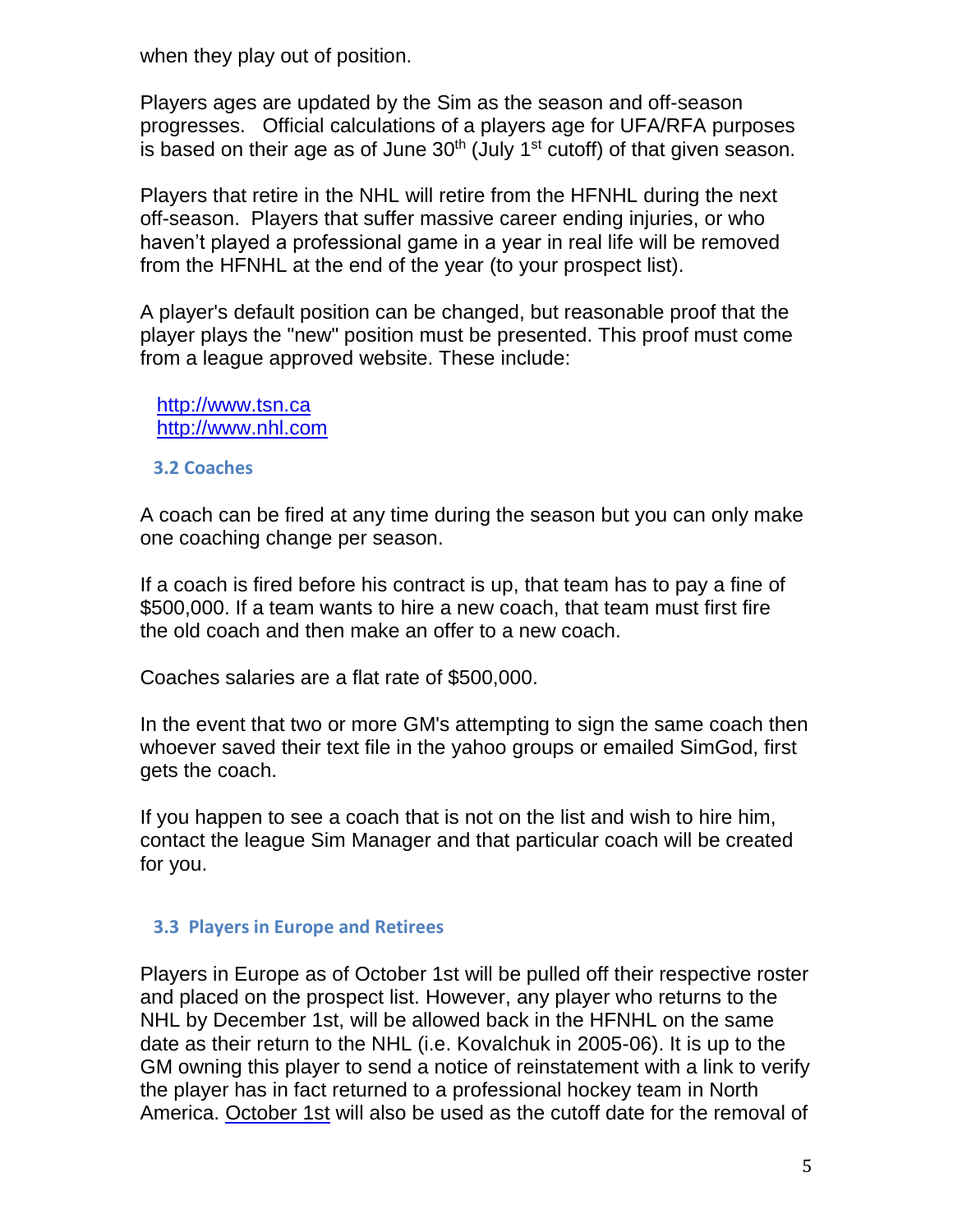players that have announced their retirement during the previous season or off-season.

You will also be given an opportunity to release any players who bolt to Europe prior to October 1<sup>st</sup> and end up on your prospect list. There will be two opportunities to do so. The first will be during the prospect release time period prior to free agency. The second will be just before the start of the HFNHL season.

#### **4. ---ENTRY DRAFT---**

The seven-round entry draft will occur each off-season. All players that are eligible for the next NHL entry draft will be eligible for the HFNHL Entry Draft.

Draft order will be determined by final HFNHL regular season standings. Teams not making the playoffs will enter a lottery to determine the 1st round order.

The lottery only affects the order of the first round. The lottery follows the same percentages and rules as the current NHL system. For example, the league now uses the option where all non-playoff teams can win and get the number one pick. Therefore, a team that is last in the league can only drop down to the number two pick…and so on.

The final four teams that make it to the Conference Finals will get the final four picks in the draft order, regardless of where they finished in the regular season. The Cup champion will pick 30th, the other finalist 29th and the two losers from Conference Championships will pick 28th and 27th. Whichever of those two teams finished lower in the regular season standings will get the 27th pick.

The first three rounds are annually held in a "live draft" format via a Chat Room unless otherwise noted. If an owner is unable to attend, an ordered list of players must be submitted to the league commissioner. Once the official results are posted by the league each team must submit a list of desired eligible prospects and the league offices will process the remaining four rounds.

#### **5. ---PROSPECTS---**

Prospects are players whose rights are owned by a team, but are not signed to a contract. Prospects are free as long as they are kept on the prospect list. A team can sign a prospect at any time. Players that are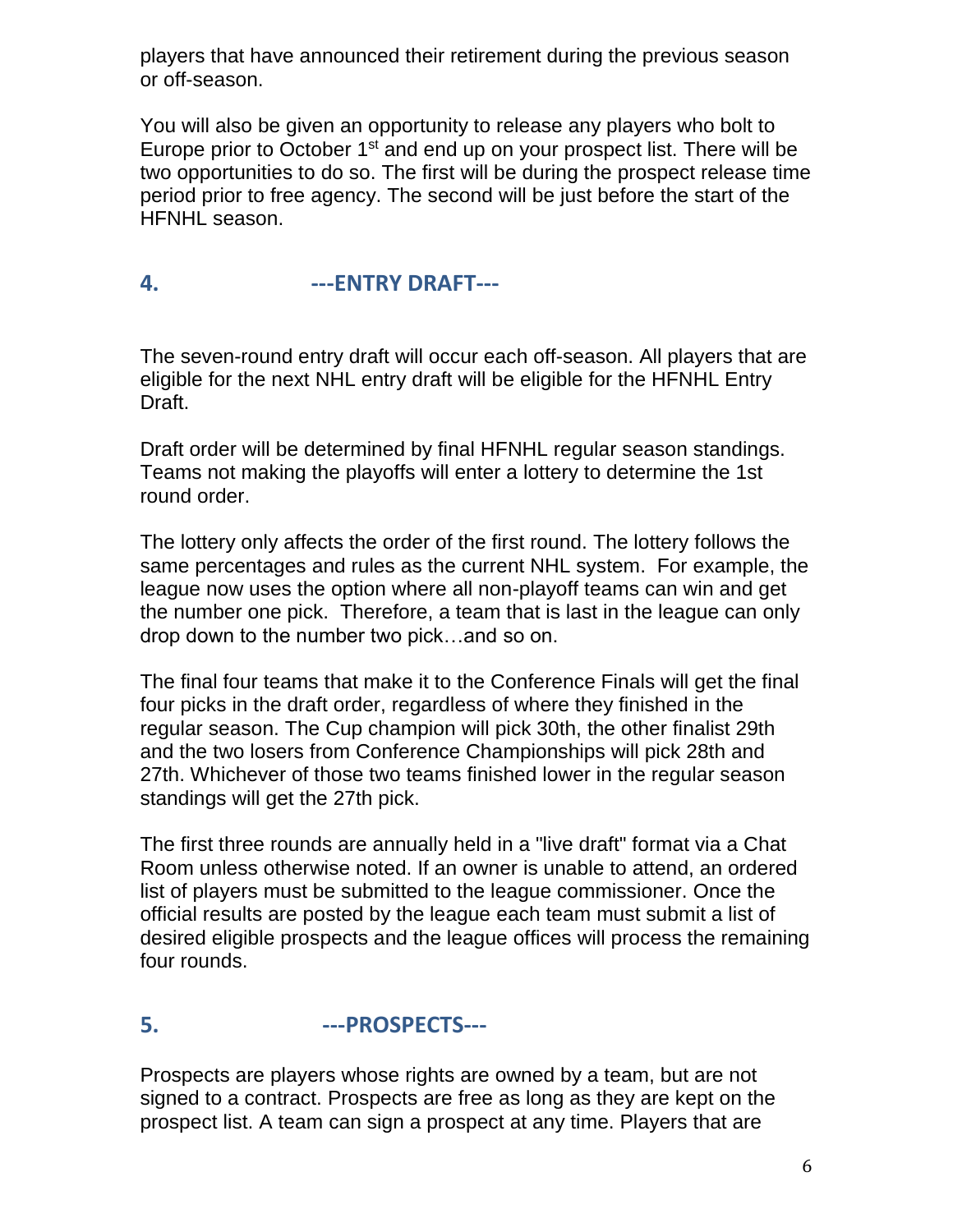drafted in the Entry Draft will be put on the prospects list unless signed to a contract.

Keep in mind that the limit for the total number of players in your organization is 80 (roster players and prospects).

Prior to free agency each year, teams will be given the opportunity to release any prospects in their organization.

#### **Mandatory Prospect Activation**

**Threshold:** 82 NHL regular season games for skaters and 50 games for goalies as of the completion of the previous NHL season.

**Timing:** Reviewed each offseason after FA has been completed. **Deadline:** Will be announced each offseason after the conclusion of FA. **Responsibility:** Each GM will self-assess their own team and submit the list of prospects to be signed to their agent.

**Penalties:** This will be monitored by league admin prior to the start of each season. Any prospects that meet the 82 (or 50) game threshold and are not signed by their GM will be signed to a max money ELC contract where eligible or matching of NHL contract when not ELC eligible. Repeated violations may lead to additional punishment.

#### **6. ---INJURIES---**

All players are subject to injury, including goaltenders. The injury report will show the type of injury and the expected amount of time the player will miss. Players that are injured will have to be replaced in the active lineup. This will have to occur before the next game played. Note that a player can be fatigued or plagued by minor injuries and not be listed in the injury report. They are still healthy enough to play, but their performance may be affected. Instead of being listed as "OK", fatigued players will have a condition rating in the high 90's on the roster page.

For injury protection, GM's are required to have at least 25 players under contract (consisting of at least 3 goalies, 8 defenseman, and 14 forwards).

#### **7. ---PLAYER RATINGS---**

At the end of each season most players will be re-rated on how they performed in the NHL. It is the league's goal to have the most accurate set of player ratings based on a player's skills and statistics. Skater PA and SC ratings will be based on two year averages, and goalie ratings will also be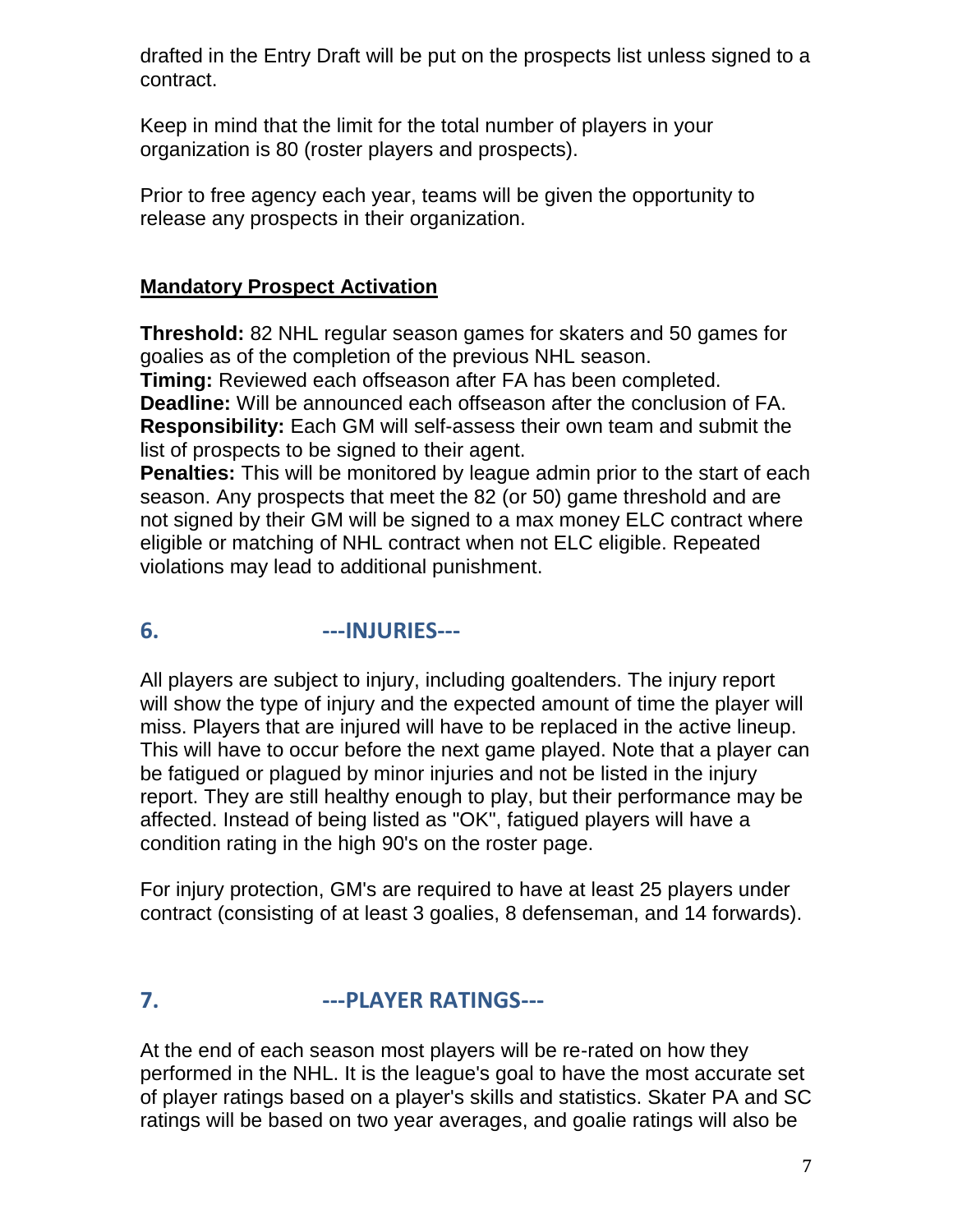comprised of NHL year averages.

Once the ratings are released, teams will be given an opportunity to challenge specific player ratings that they feel are unfair. Each team is going to get a maximum of 6 ratings challenges on a maximum of 5 players. OV can not be challenged. Goalie challenges will not be on the ranking that the skill ratings (SK, AG, RB, SC, HS, RT and PH) are based on. Instead of making a challenge on the OV rating, the challenge should be made on the position in the ranking. The other 6 goaltender ratings (DU, EN, SZ, PS, EX and LD) can be challenged like skater ratings.

The SimonT Hockey Simulator offers 17 different rating categories for skaters and 15 different categories for goalies which allows the program to distinguish one player's characteristics from another. To make it easier, some commissioners may opt to simplify things by merging some of the ratings.

#### **STHS has an OV (Overall) rating category which is an indicator as to a player's skill for GMs looking at a roster page but is useless to the program and may be removed if a commissioner feels its not needed. The OV is also variable according to various options' of simulation**

Below is a breakdown of the ratings STHS uses.

#### **Roster Page - Skaters - Full Ratings**

PO = Position CON = Condition  $I = Injury - HO = Holding Out$  $CK =$ Checking  $FG =$  Fighting DI = Discipline SK = Skating ST = Strength EN = Endurance DU = Durability PH = Puck Handling FO = Face Offs PA = Passing SC = Scoring DF = Defense PS = Penalty Shot EX = Experience LD = Leadership MO = Morale PO = Potential  $OV = Overall$ TA = Trade Available SP = Star Power

*GOALTENDERS*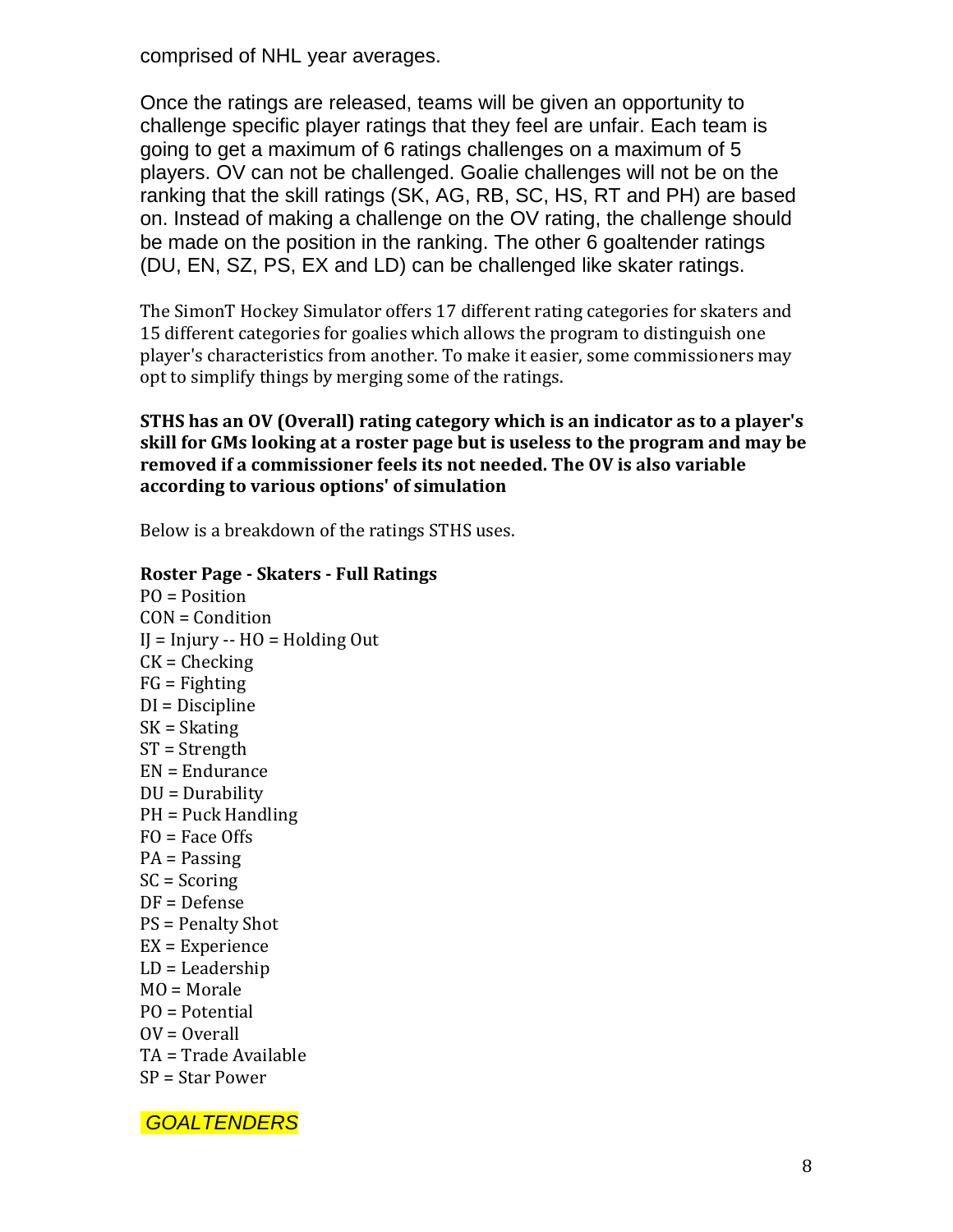SK = Skating DU = Durability EN = Endurance  $SZ = Size$  $AG =$  Agility RB = Rebound Control SC = Style Control HS = Hand Speed RT = Reaction Time PH = Puck Handling PS = Penalty Shot EX = Experience LD = Leadership MO = Morale PO = Potential  $OV = Overall$ 

#### **8. ---WAIVERS & ROSTER SIZE---**

#### **8.1 Waivers**

All players 24 and younger will be exempt from waivers. All those 25 and older must clear waivers.

Waiver priority is determined by winning percentage at the conclusion of the 48 hour claim period. The team with the lowest current winning percentage receives #1 priority in making waiver claims, and so on. In the event that two teams have identical winning percentages at the end of the 48 hour period, the tiebreaker will be average goal differential (Avg Goals For - Avg Goals Against) as determined on the "Team Stats" page. The team with the lowest average goal differential wins the tie-breaker.

Note: The Waiver ORDER is managed manually. The waiver priority list shown on the HFNHLWaivers.html File is incorrect.

Players with a one way contract (2 million and over annually) will have to pass through waivers in order to be placed in the minors. This will be monitored by the Commissioner's office and the Sim God.

#### **8.2 Roster Size**

The maximum roster size for teams (signed players and prospects) is 80 players.

The HFNHL active roster size is limited to 20 players including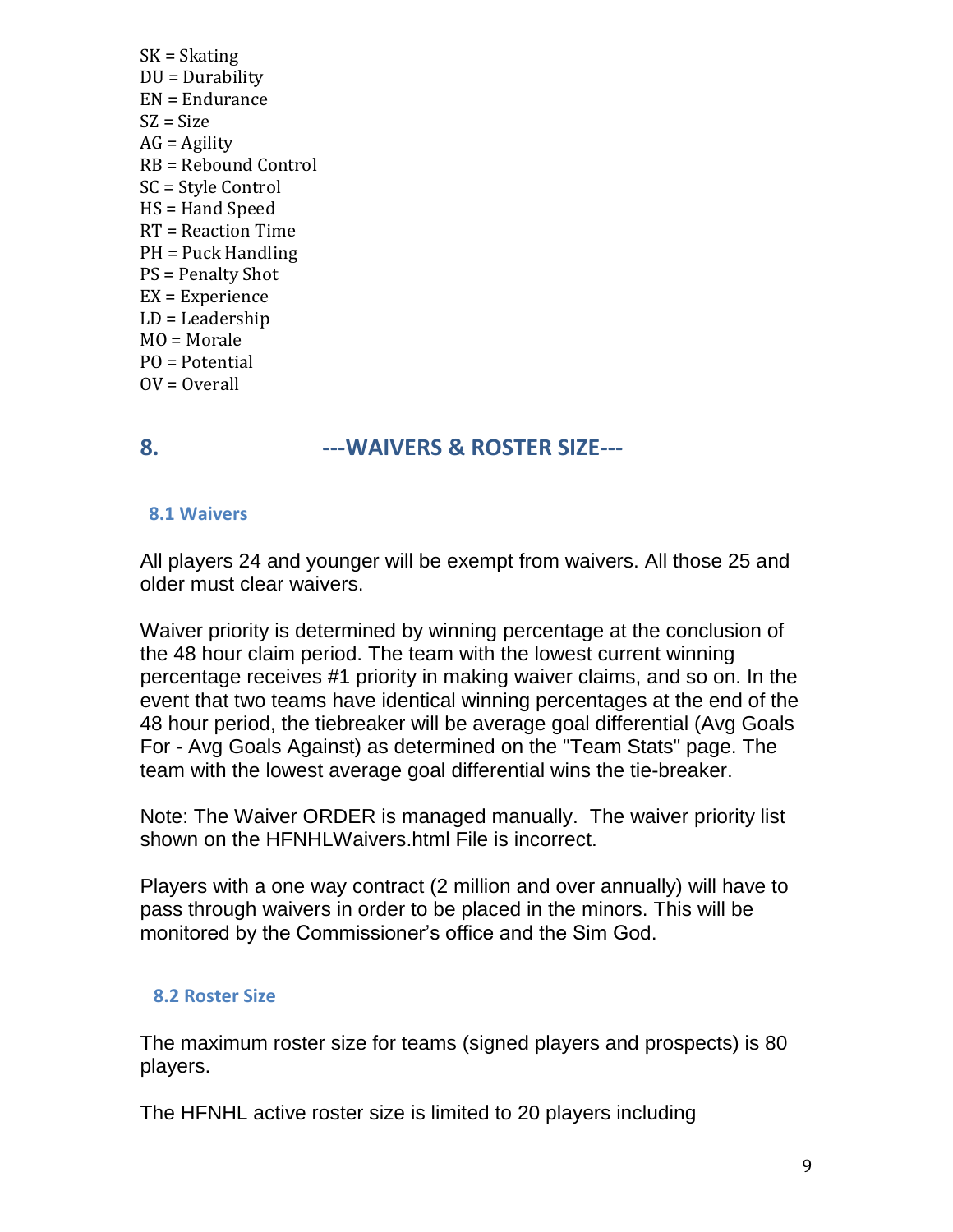goaltenders. The maximum number of players on the roster, healthy or injured, is 25. Teams have until a specified cut deadline (announced before preseason) to assign players in training camp to the minors. At any point after the cut deadline (including both the exhibition and regular season), any player sent from the Pro roster to the minors must clear waivers if eligible.

A reminder that for injury protection, GM's are required to have at least 25 players under contract (consisting of at least 3 goalies, 8 defenseman, and 14 forwards).

#### *DUMMY PLAYERS*

Dummy Players will be added to any GM squad when they do not have sufficient roster players to cover injuries or suspensions. Dummy Players will be given fake names, \$5 million dollar contracts and will remain on the roster until the injuries or suspensions are complete, or the GM either signs a player (UFA or Prospect) or trades for one to replace the Dummy Player. Dummy Player skaters have an OV of 55 and Dummy Player goaltenders have an OV of 48.

#### **8.3 Buy-Outs**

Teams are given a yearly opportunity to buy-out any signed players in the off-season at the cost of 100% of the player's annual salary (which is not counted toward their cap). This happens prior to free agency.

#### **9. ---TRADES---**

An owner can trade players, draft picks, money, and future considerations.

The maximum amount of cash that can change teams in any given trade is \$1M. All teams must confirm all trades. A trade will not processed until this happens.

The trading deadline is 80% through the season and trading will resume after the playoffs are over. If a trade looks lopsided to the point that it may be a factor in crippling a franchise, the DOPP reserves the right to veto the trade. Another reason a trade may not go through is if it is not submitted in the right format. If the right format is not used, the confirmation email may be simply deleted. Below is an example of the desired format:

To: Director of Player Personnel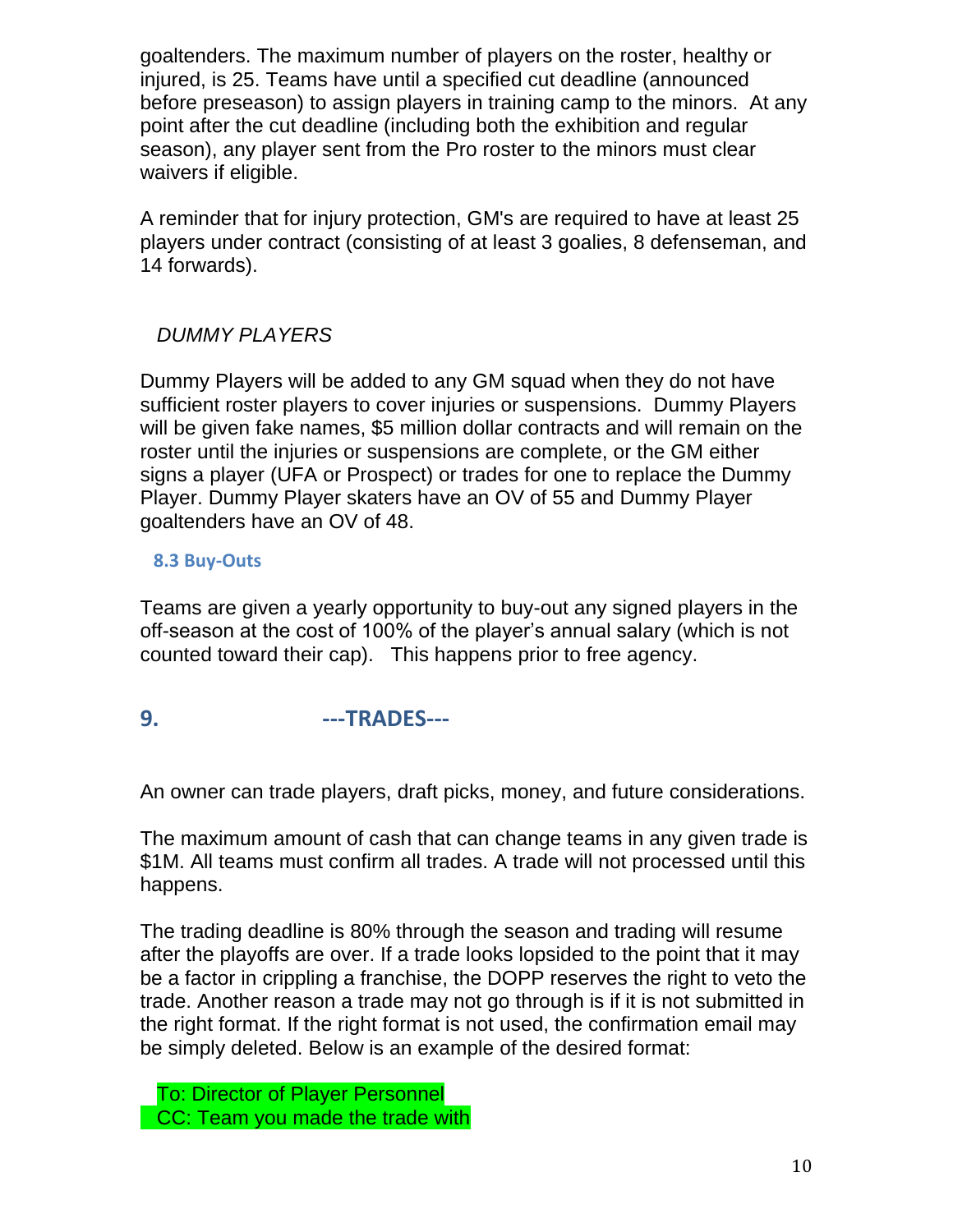Subject: HFNHL Trade: ANA & PHI

Director of Player Personnel, I have agreed to the following deal:

To PHI: D Niklas Kronwall, C Andrew Cogliano, 2015 ANA 1st, \$1,000,000 To ANA: LW Taylor Hall

#### **10. ---SUSPENSIONS---**

Suspensions will occur randomly throughout the season. The simulator randomly determines these. Lineups must be adjusted accordingly.

#### **11. ---SALARY CAP & SALARY FLOOR---**

The Salary cap for 2015/2016 will be \$71.4 million.

The Salary floor will be \$52.8 million.

#### **Salary Cap**

Within the Sim this method is called the "Complex Calculation Based on Year 1 Salary" and is based around how the NHL calculates it's Salary Cap.

In short, this Sim based method works similar to the 3 checkpoint system in that it's a running average of Pro Payroll spent over the season. If you are below the Cap throughout the season you will have extra Cap space to use towards the end of the season, just like the previous system. A couple key differences are that your Cap figure is the total of all players on your Pro Roster (not just top 21 OV) and that you can't be projected to be over the Cap at any point in the season, whether it to be to start, or for 2 days around the trade deadline.

Example using a \$64.3M Salary Cap: You start the season with a \$60M Pro Payroll and it remains at that level until the half way point when you decide to make some trades. Because the Salary Cap is broken down as a daily average used, at that point you will have used \$30M of your \$64.3M Cap space. This means you have \$34.3M of Cap space remaining (\$64.3M - \$30M spent YTD) for the second half of the season, and that you could increase your Pro Payroll to \$68.6M.

To help keep track of your Salary Cap total the Finance page will have a number of extra lines added and a summary table for the entire league at the bottom of the page. The key items you'll want to pay attention to are: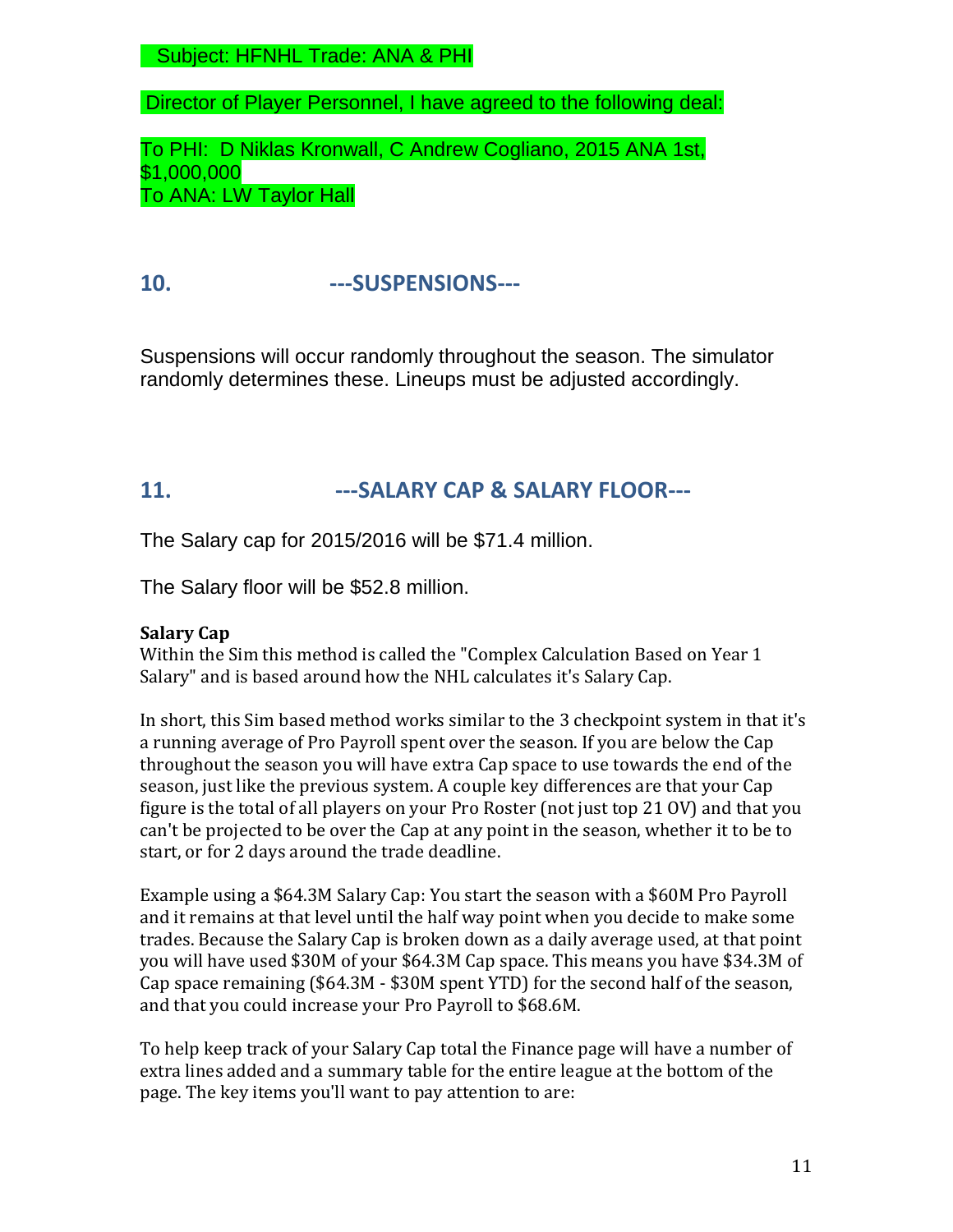Pro Players Total Salaries: the total of your Pro payroll at that time Pro Salary Cap to Date: how much of your Salary Cap you've spent YTD Estimated Season Salary Cap: your Pro Salary Cap to Date amount combined with the Salary Remaining amount for each player on your Pro roster

Injuries: Injured players contracts will not count towards your daily Salary Cap calculation for as long as they're injured (94 CON or below) to allow call-ups to take their spot without causing Cap issues. As soon as the injured player is healthy (95 CON or above) he will start counting towards your Salary Cap again. It is recommended to allow yourself some breathing room under the Cap to allow for timing differences of when a player comes back from injury and you have an extra player called up to take his place. It could be wise to plan your Cap total based on carrying 22 or 23 players on your Pro Payroll rather than the roster minimum of 20.

Salary Cap Violations: It is your job as a GM to manage this carefully throughout the season. Due to the fact you can never project to be over the Cap at any point of a season it may not be wise to spend right to it early on. During the season if a team projects to be above the Cap Ceiling or below the Cap Floor SimGod will receive an error when trying to sim. At this point the following will happen:

1st offense: \$250,000 fine (and verbal lashing) 2nd offense: \$1,000,000 fine 3rd offense: \$1,000,000 fine & Subject to Draft pick penalties according to how far over the cap you are projected (see below chart)

\$0-1 million: a 4th round draft pick \$1-2 million: a 3rd round draft pick \$2-3 million: a 2nd round draft pick \$3-4 million: a 1st round draft pick \$4-5 million: a 1st & 3rd round draft pick \$5-7.5 million: a 1st & 2nd round draft pick \$7.5-10 million: two 1st round draft picks

#### **One-way Contracts**

As a method of preventing Salary Cap circumvention we are giving out One-way Contracts. A One-way Contract means that a player will be paid their full salary whether on the Pro or Farm roster. Any player making \$2M or more (this number may be reviewed and changed at a future date) will be granted a One-way Contract automatically.

If a player with a One-way Contract is sent to the Farm he will no longer count against your Salary Cap total (regardless of his OV), however, he will be payed his full contract value. And he will have to pass through waivers to be demoted.

Example: Jamie Langenbrunner has a contract that pays \$4M. If sent to the Farm, Langenbrunner no longer counts against the Lightning Salary Cap, but will be paid his full \$4M salary out of the Lightning Bank, not \$400k (10%) as it used to be.

Regular waiver rules will still apply, the only change here is how much players are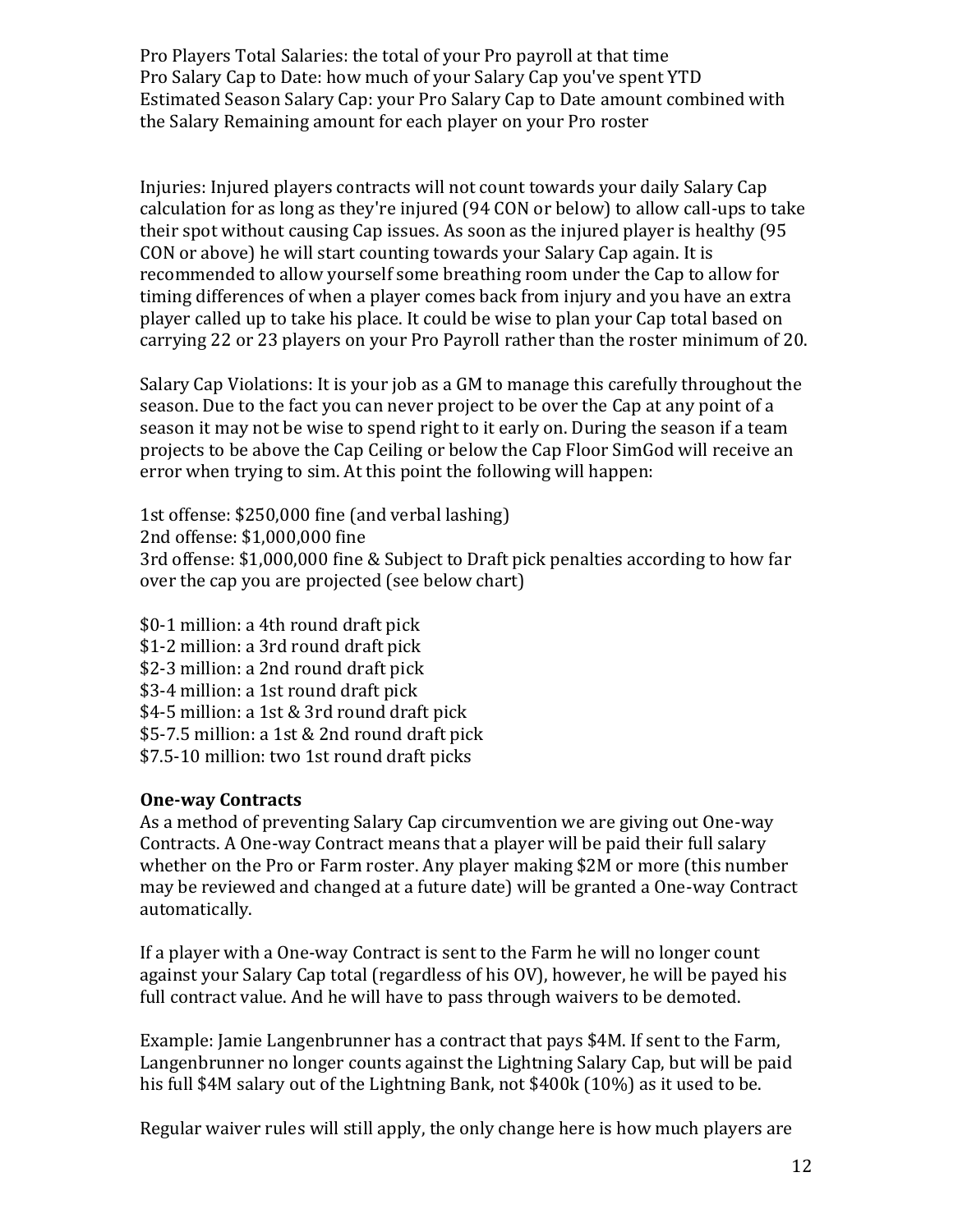paid while being kept on your Farm roster. This is very important to keep in mind when offering contracts to UDFA, and FA's in general, as you can no longer hide from larger contracts handed out to players who will not contribute. Carrying Oneway Contracts in the Farm will be a very risky move and could quickly lead to bankruptcy if not managed closely.

#### **Salary Floor**

Teams will also have to reach a salary floor of \$52.8 million. If teams do not hit the salary floor, draft pick penalties will be applied, similar to that of the cap penalties.

#### **12. ---FREE AGENTS AND CONTRACTS ---**

The maximum offer any player may get is \$10,500,000 per season. The HFNHL minimum player salary has been set at \$525,000.

#### TYPES

 Type I: Entry Level Players Prospects/rookies under 25 years old, subject to rookie salary cap until they've accumulated the necessary amount of pro experience.

 Rookie contract length: 3 years if they signed their first contract at age 18-21 2 years if they signed their first contract at age 22-23 1 year if they signed their first contract at age 24 or above

 Rookie Salary Cap: Drafted 2003-2006: \$850,000 Drafted 2007-2008: \$875,000 Drafted 2009-2010: \$900,000 Drafted 2011-2015: \$925,000

A Player who at the time he was drafted was playing for a team outside North America or who meets the qualifications set forth in Article 8.4(a)(v) (a "European Player") who signs his first SPC at ages 25-27 shall be subject to the Entry Level System for one (1) year. A European Player who signs his first SPC at age 28 or older is not subject to the Entry Level System under any circumstances.

This means that European players aged 25-27 are also bound by the ELC max at a 1 year deal. Euros aged 28 and older are not.

Type II: Restricted Free Agents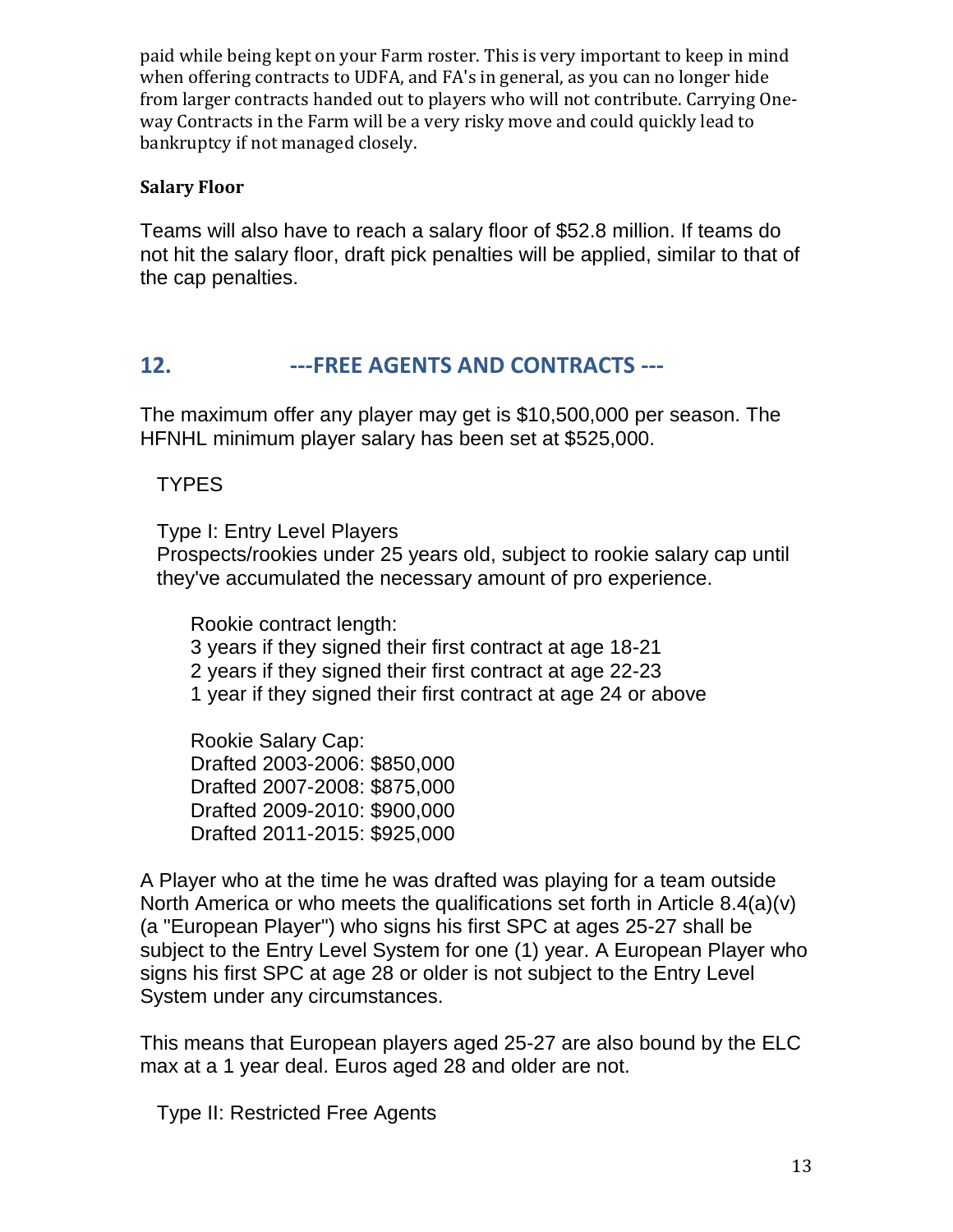Any player not qualifying for another category of free agency, who receives a timely qualifying offer from the team holding their rights. Players earning \$525,000-\$1,000,000 will be entitled to QO at 110% of prior year's salary; Players earning >\$1,000,000 will be entitled to QO at 100% of their prior year's salary.

Another team may sign the player to an offer sheet, at which point the rights-holding team may opt to match and keep the player, or take compensation instead. Compensation may be negotiated (via trade), or defaults to the following:

Less than (or) \$1,205,377 – No compensation Over \$1,205,377 to \$1,826,328 - Third-round pick Over \$1,826,328 to \$3,652,659 - Second-round pick Over \$3,652,659 to \$5,478,986 - First-round and third-round pick Over \$5,478,986 to \$7,305,316 - First-round, second-round and third-round pick Over \$7,305,316 to \$9,131,645 - Two first-round picks, second-round pick, thirdround pick

Over \$9,131,645 or greater - Four first-round picks

 NOTE: If a player signs an offer sheet and the offer is matched by the rights-holding team, that player may not be traded for a period of one season.

\*NOTE\* - RFA offers from another team (an offer sheet) need to be at least 75% of said players NHL contract in order to be accepted on a one or two year deal. In order to be accepted for a long term deal, said offer sheet needs to be at 100% of their NHL deal.

\*\*NOTE\*\* - teams are only allowed to offer one year deals to their OWN RFA's. Should there be no other offer, they will sign the one year deal, pending it is within the 75% of their NHL deal (see above). Should no offers come in for the player, the RFA will NOT sign and negotiations will need to happen between the player agents and the HFNHL team, where they can figure out a new deal. If said player does not like the offers, the opportunity for a hold out could present itself.

 Type III: UFA'S Unrestricted Free Agents Players 27 or older become unrestricted free agents at the expiration of their contracts. The cutoff date is the same as the NHL; July 1st.

Players who are 27 by June 30 would be UFA's, and all those not would be RFA. For next year, that would effect the following birth dates. Players born Jan-June 30, 1989 would be UFA's. Players born July 1-Dec 31, 1989 would be RFA (just to be clear).

 *DRAFT PICK COMPENSATION*

.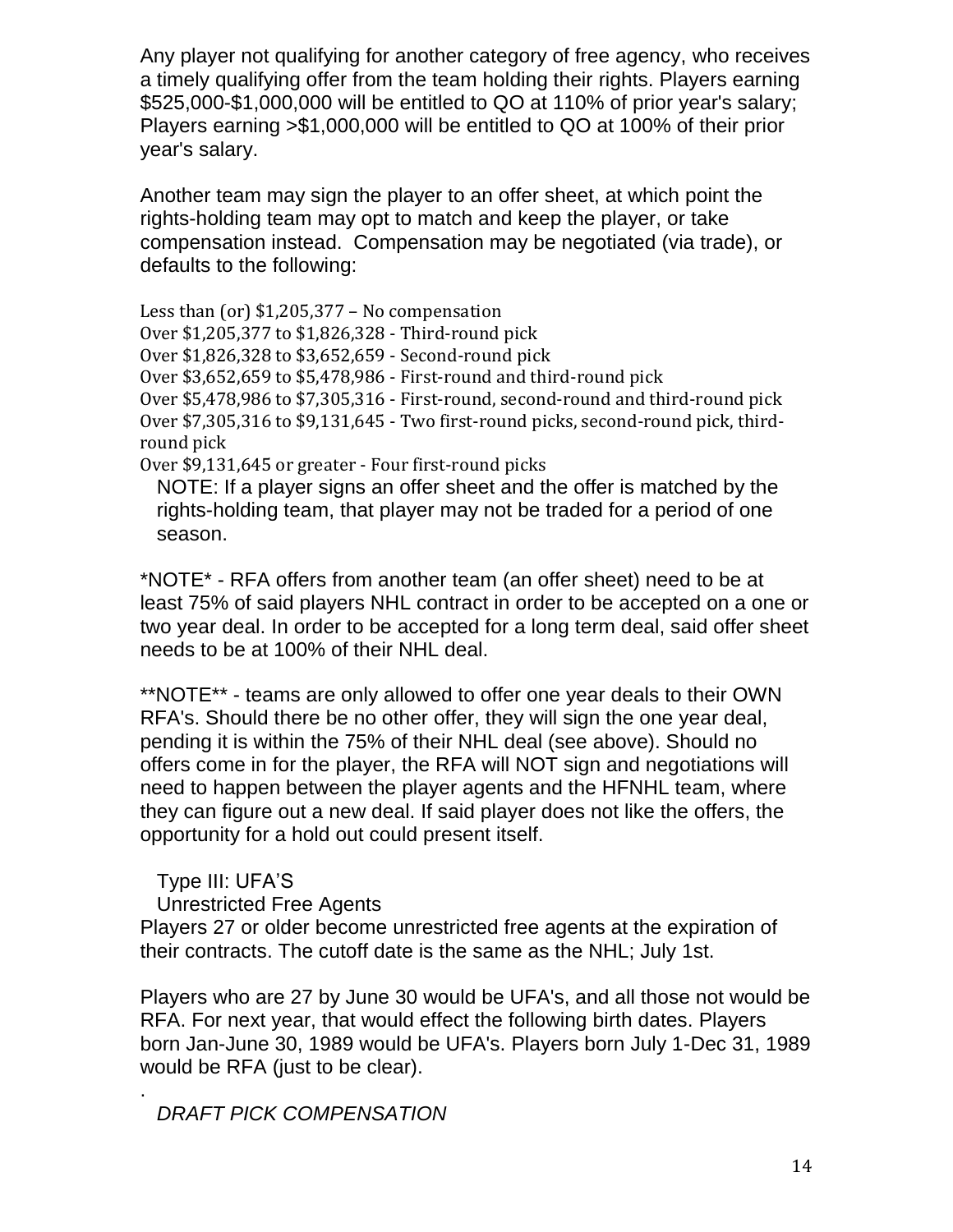If a team has more than one applicable draft pick for compensation, then their own draft pick will be the one given up. In the case of restricted free agents, the original team has the option to match the highest offer and thereby retain the player. Otherwise, they can release the player in return for the appropriate compensation.

*RE-SIGNING FREE AGENTS*

Teams can re-sign a potential free agent anytime during the season. All negotiating should be with the league's player agency.

 *TRADE RESTRICTIONS ON RE-SIGNED UFA'S*

All pending Unrestricted Free Agents that agree to new contracts BEFORE they reach free agent status cannot be traded until after the All-Star break of the following season. If a trade of a player falling into that category does occur before the All-Star break, the team trading the player must forfeit the amount equal to one year's salary for that player from their finances.

*MID-SEASON SIGNING OF UFA'S*

When an acceptable offer is made to an unsigned UFA (i.e. a player not under contract with any team - not a pending UFA at the conclusion of the season) during the season, a 48-hour period commences during which the player will entertain offers from other teams. At the conclusion of the 48 hour period, the player will accept the best offer available.

Any professional North American player who is not yet owned by an HFNHL franchise is eligible to be signed at any time during the season.

#### *SIGNING CHL & NCAA, EURO FREE AGENTS*

Any CHL player (overager), EURO who comes to North America during the season or NCAA player who signs an NHL contract, must be signed during the Summer free agent period and not during the HFNHL season.

*DRAFT ELIGIBLE vs. UFA*

Please note that any unsigned, undrafted players under the age of 20 (as of September 15th, 20XX) are NOT eligible for free agency in the HFNHL. Rather, undrafted 18 year-olds will be eligible for the following HFNHL draft. Meanwhile, since the HFNHL draft takes place prior to the start of the free agency period, 19 year-olds will be eligible for the following draft, and subsequently eligible for free agency should they remain undrafted.

As of 2006-07, a European-born player can be signed as a free agent if he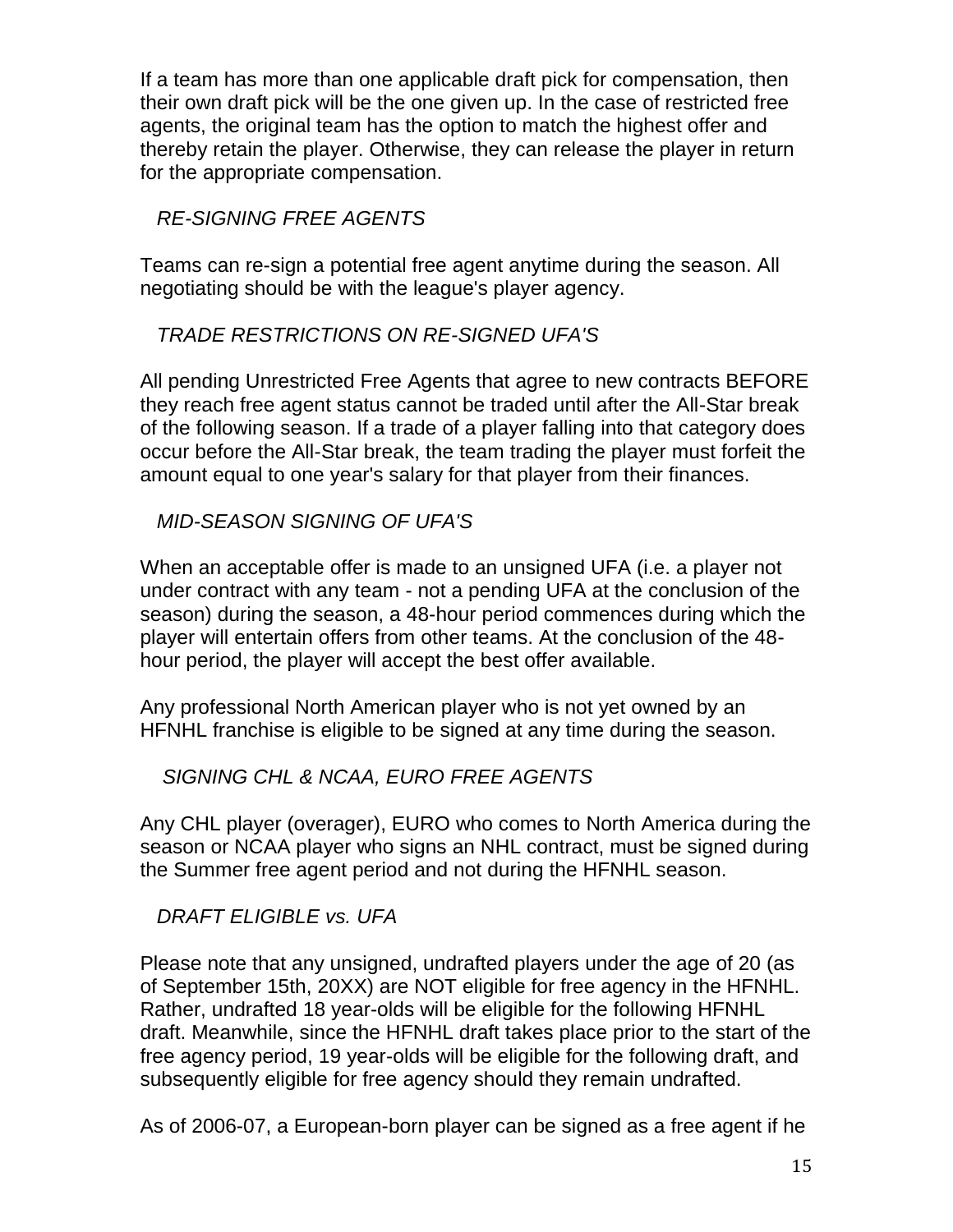is over 22 years of age, is not in the NCAA, and has either had previous NHL experience (left and is coming back) or has played his first North American (not including exhibition games, training camp, etc.) game. In other words, if the player has signed a contract to come to North America for the first time this summer he cannot be signed in the HFNHL until he has signed a professional contract in North America (NHL, ECHL, etc). Once the first offer is submitted, there is a 48 hour window for other teams to make a bid. Once the 48 hours expires, the player signs with the team who had submitted the best offer.

#### *The LOTTERY*

During the free agency period, multiple teams will often offer max ELC contracts to undrafted free agents. This results in a player lottery being conducted.

#### **A couple things worth noting about the lottery**

1. Players with the least amount of bidding teams will be drawn first. 2. You must be conscious of your roster limit count (80). If at any point during the lottery you reach the limit of 80, you will be disqualified from winning any of the remaining lotteries.

#### *SUMMER FREE AGENT PERIOD*

Teams will have to offer at least \$2 million (so a guaranteed/one way contract) in order to get into the 2nd round of bidding (inside the 80%) for a player...if said player has at least one offer above \$2 million. \*e.g. If Player A receives two contract offers. One at \$1,999,99 and one at \$2,000,000, he will sign the \$2,000,000 offer immediately and not go to a second round of bidding.

#### **12.1 Resigning Guidelines**

Simply reference the particular player's salary from one of the various contract recording sites out there (e.g. www.generalfanager.com) and match the term and salary to what they will be making starting in the 15/16 season and for the length of their remaining NHL deal, and the player will automatically re-sign.

An example to better illustrate the auto-signing process:

If Tomas Vokoun were a pending UFA in the HFNHL. His real NHL salary starting next year has him signed for three more years with an average cap hit of \$5.7 million (the actual salary year by year is not relevant – the average is, which is the cap hit for the entire length of the deal he signed). The team would tender a 3 year x \$5.7 million deal,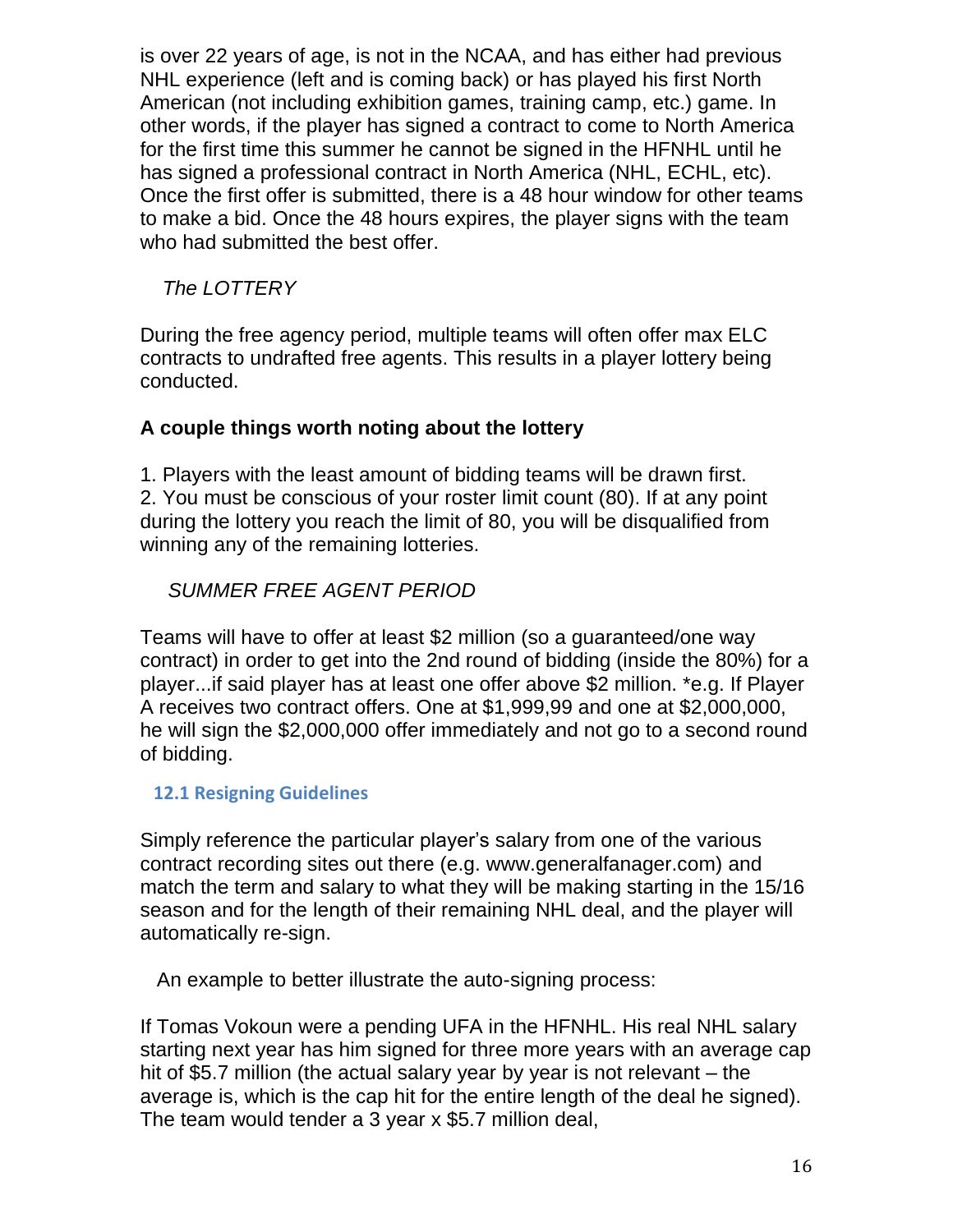and Vokoun would automatically re-sign.

#### WHEN THE PLAYER WILL WANT MORE

Pending UFA's who are dealt following the completion of the season (just prior to free agency) are not eligible for the auto sign process and their new deal must be negotiated.

If accepting what their NHL salary is would amount to taking either a pay cut or taking less than what qualifying offers will give them in the coming years, then they will reserve the right to reject the offer (and only in the rarest of occasions would they accept)

#### WHEN THE PLAYER WILL TAKE LESS

If the player in the NHL signed their deal as a UFA or pending UFA, but the same player is only going to be a RFA in the HFNHL, they may accept less.

If the player signed an extremely long deal (i.e. 6 to 7 years), given we can only offer a maximum of 4 years, the player may discount their HFNHL deal given they are not getting the same length of deal. This will depend on the age of the player however, as the extra years can sometimes be to the players disadvantage (lost UFA years) versus advantage (much older, and likely past the prime they are in at the beginning of the deal).

As all of you will see, this will quite likely pose some immediate advantages and simplify offers for SOME of your players. For others, it gets a little tougher given their NHL deal. But what it does, is tie together NHL salaries to HFNHL salaries in a simple and easy to calculate way, while eliminating the time required to negotiate every deal (which reached an all-time high last year). It also gives a general basis to begin negotiations for many players, which will also simplify things. Obviously if you want to re-sign a player for 4 years and they are only signed for 2 in the NHL, the same formula won't apply, but it will give a basis to the negotiations, as the team will know the auto-sign option is always there for them.

#### **12.2 Player Contract Submission Format:**

Here is the Player Contract Submission Format: This applies to new contracts for a free agent, an extension for a player under contract or for a prospect.

Any offers not meeting this format will be sent back as 'invalid'.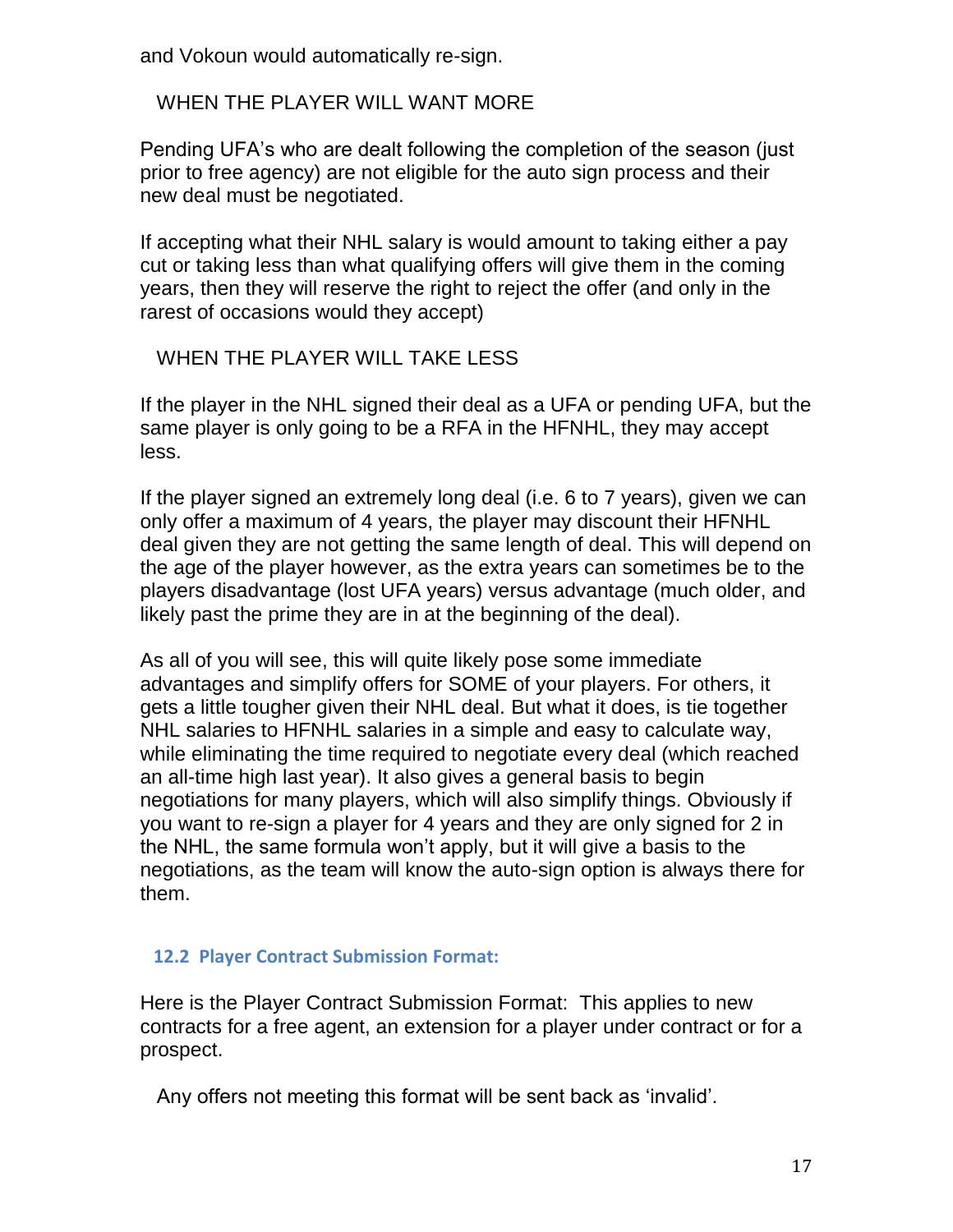Player Name Player Status (UFA, Pending RFA, Pending UFA) Age: XX (as noted in player vitals page) Link to player vitals (regardless of new player or existing – TSN or NHL is best) Link to player vitals (www.nhlnumbers.com) Current HFNHL contract (if applicable) Current NHL contract (if applicable) Offer: years x salary (i.e. 3 years x \$500,000) Notes: additional notes to his agent for consideration on the deal.

Example:

Joe Smith Pending RFA Age: 25 http://www.nhlnumbers.com/overview.php?team=CGY HFNHL Salary: \$750,000 NHL Salary: 900,000 Offer: 2 years x \$900,000 Notes: He is having an average year this year and this offer gives him substantially more than a qualifying offer while still not locking him into a long-term deal, so he can get a bigger raise with improved play in two years. He is no longer the next big thing. (AGREED)

#### **13. ---SALARIES & SIGNING BONUSES---**

Salaries are shown on the player vitals page, as well as the length of their contracts. A player on the pro team will receive his full contract amount. A player on the farm team will receive 10% of his salary (unless they are on a one way deal of more than \$2 million). When a player is called up to the pro league, you must pay him his full salary.

Bonuses: There are no signing bonuses in the HFNHL.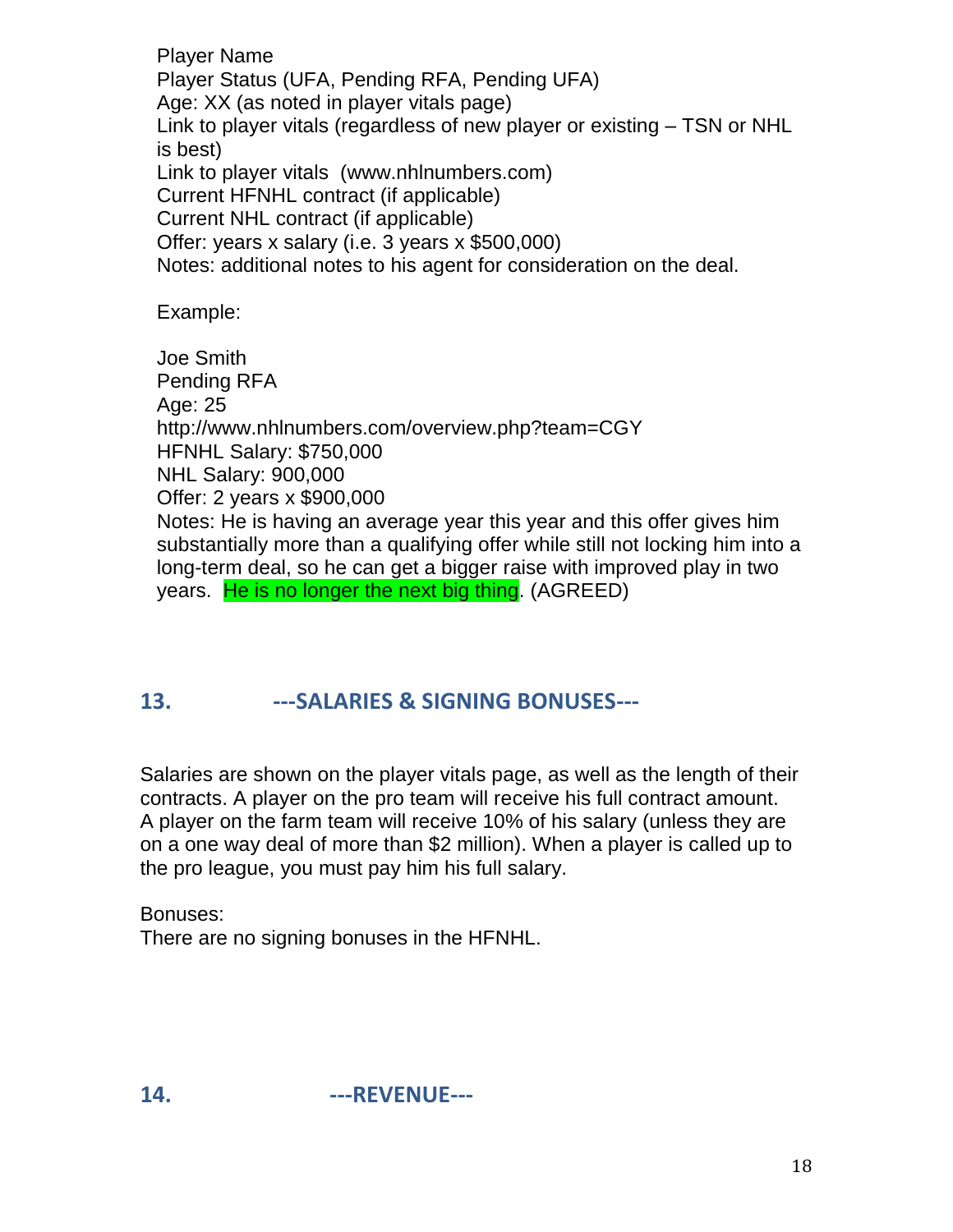Teams earn revenue in the following ways:

 1. Teams will earn revenue by selling tickets to their games. The amount a team earns depends on the arena size, attendance, and ticket prices. Ticket prices can be changed up to three times during the regular season. Attendance will be based on whether a team is playing well and if the team has any star players, (80 plus in ratings), for the fans to watch play.

 2. Endorsements. Teams will be given the opportunity to make endorsement deals at the start of each season. Money will need to be invested up front with the opportunity to earn additional revenue based on whether or not certain achievements have been met. Teams may withdraw from an endorsement before the All-Star break. A team which withdraws from an endorsement will receive a refund of half of the initial investment made, but will not be eligible to sign up for the same endorsement the following season.

Teams can also earn extra revenue for the following things:

- 1. \$250,000 for each award won at the Year End Awards Banquet
- 2. \$250,000 for each starting player in the All-Star Game (as voted)
- 3. \$250,000 for any additional qualifying league awards
- 4. \$1,000,000 for winning our annual playoff pool

#### **15. ---LINES---**

All lines should be done using the SimonT Client . You can make roster moves and make your lines with this utility. The lines file gets uploaded to the HFNHL's Dropbox Account

(https://www.dropbox.com/home/HFNHL%20LINES). Here are the minimum requirement's:

 Centers - 3 Left Wings - 3 Right Wings - 3 Defensemen - 6 Goalies – 2 Additional skaters of any position - 3

#### **16. ---INSTANT MESSAGING---**